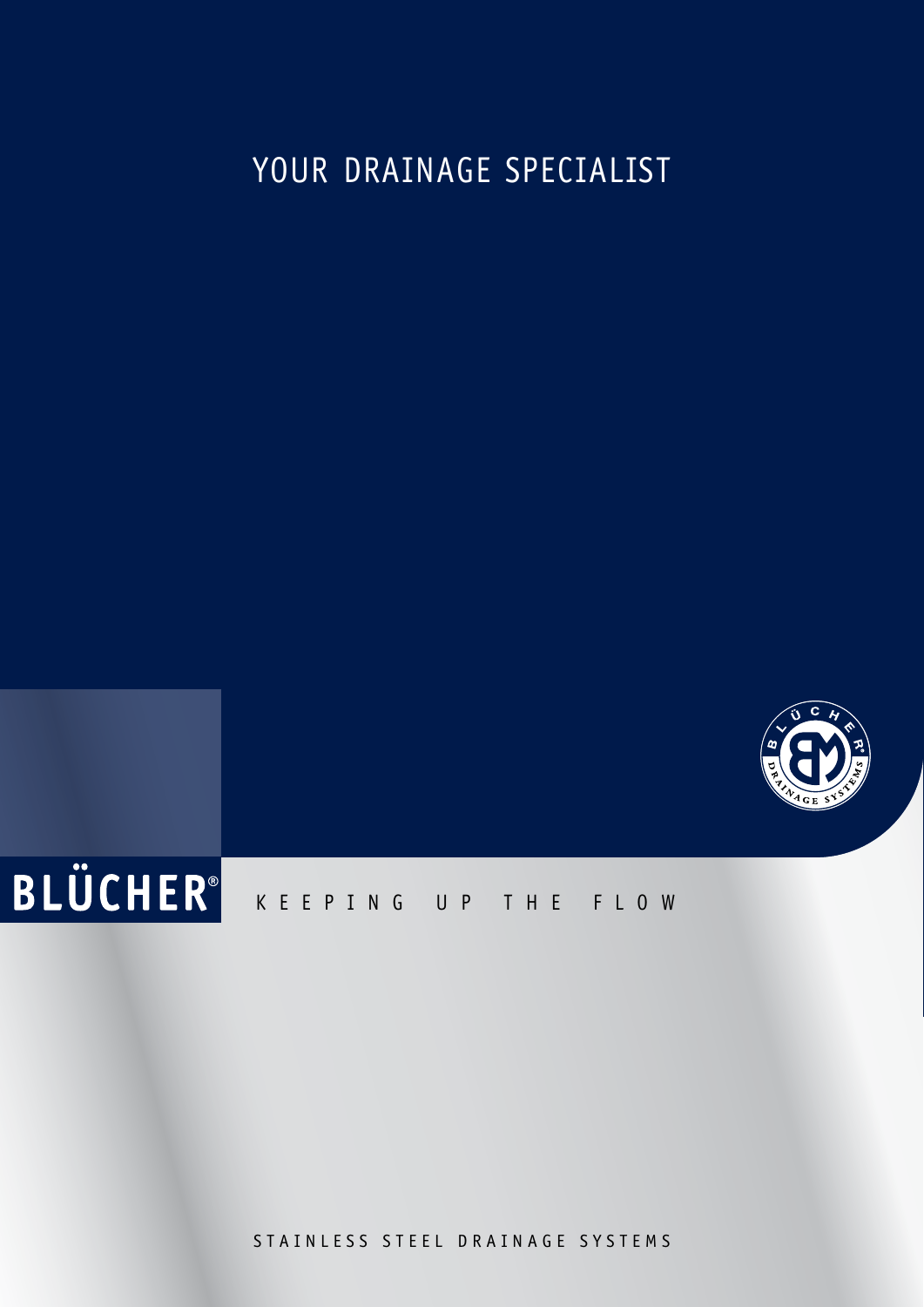# Your drainage specialist

Since 1965 BLÜCHER has grown into one of Europe's leading stainless steel drainage product and system specialists.

We manufacture and supply drains, pipes, channels and accessories providing high quality drainage solutions for customers within the housing, commercial, industrial and marine areas.

BLÜCHER is represented in 12 European countries, and in addition our products are sold by distributors in more than 40 countries throughout the world.

Production, product development and central administration facilities are located in Vildbjerg near Herning in the Western part of Denmark.

We are more than 300 employees and have an annual turnover in excess of 50 mio. Euro.

 $\circ$ 

 $\overline{O}$ 

 $\circ$ 

 $\overline{O}$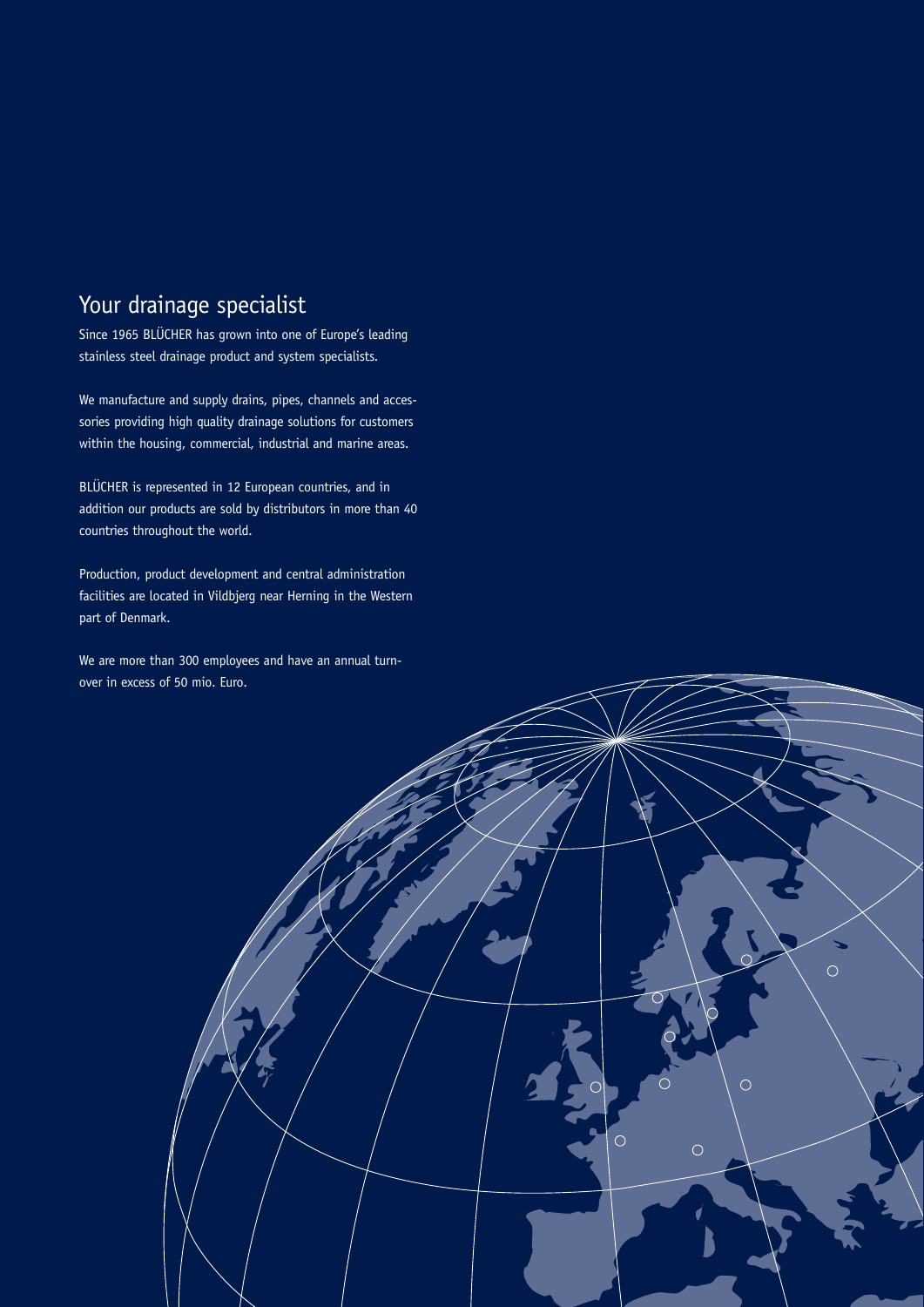# Keeping up the flow

Through quality stainless steel drainage solutions leading waste water away, BLÜCHER is committed to the promise of Keeping up the flow.

Customers all over the world rely on our continuous know-how, dedicated service and common sense.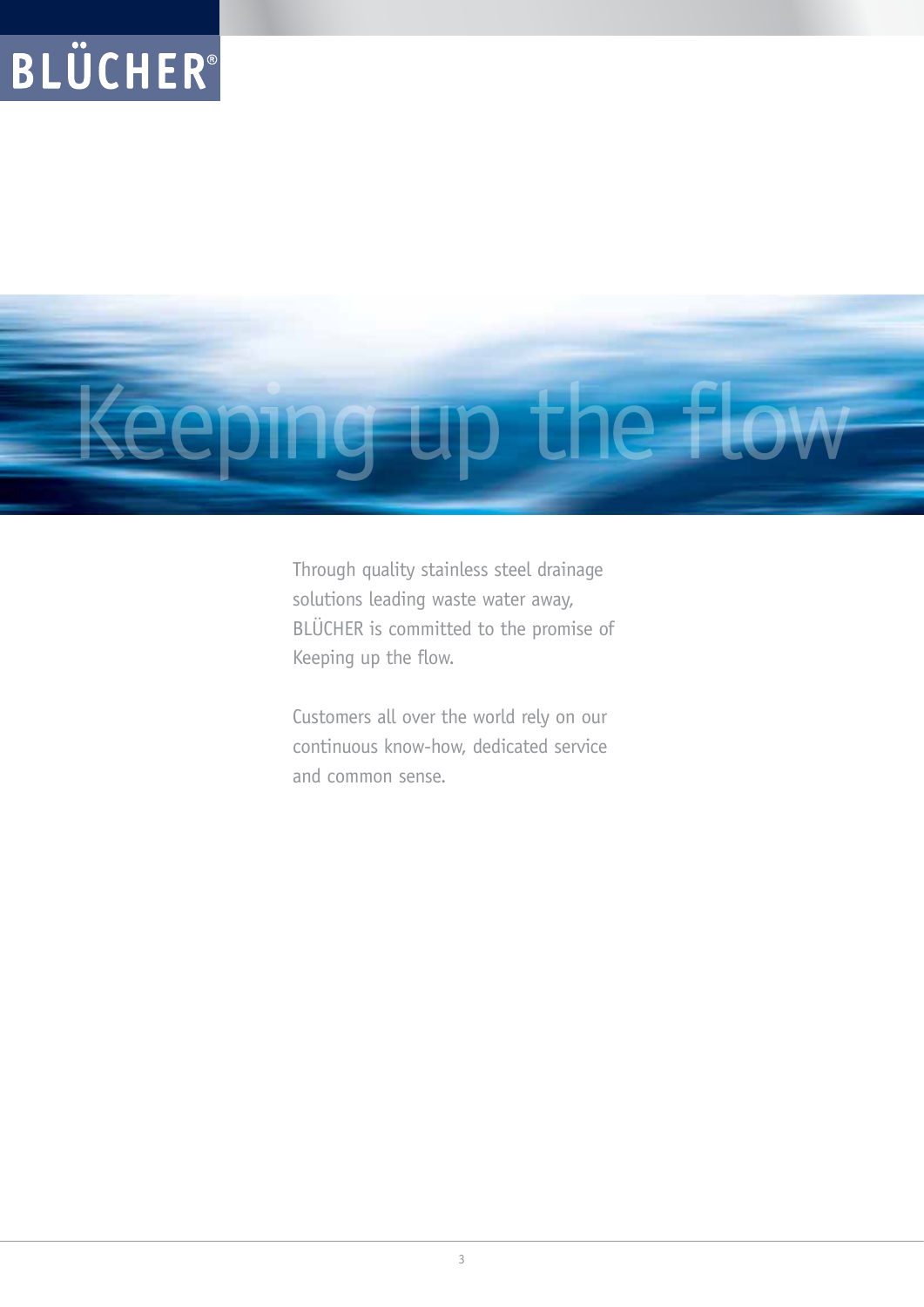### Knowing how

Being in the stainless steel drainage industry since 1965, know-how really means knowing how at BLÜCHER. It means putting years of our knowledge about stainless steel to practical use, and it means knowing how to stay ahead through investments in the newest product development, testing and production facilities.

At BLÜCHER we play an active part in setting international standards, and all products are tested and approved to the highest industry standards. Our testing and approvals comprise:

- Scandinavian and European product approvals, e.g. of flow capacity, self-cleansing, fire resistance performance
- Testing performed by recognized independent institutes, e.g. noise testing or shock and vibration testing
- ISO 9001 certified production
- Process control through 100% leakage testing of all products

Right from the start BLÜCHER has been developing new products and systems and is considered one of the most innovative companies within indoor drainage. As we today see how the design drains become popular in bathrooms all over the world, and as we have more inventive products and solutions in the pipeline, staying ahead through knowing how is still our ambition.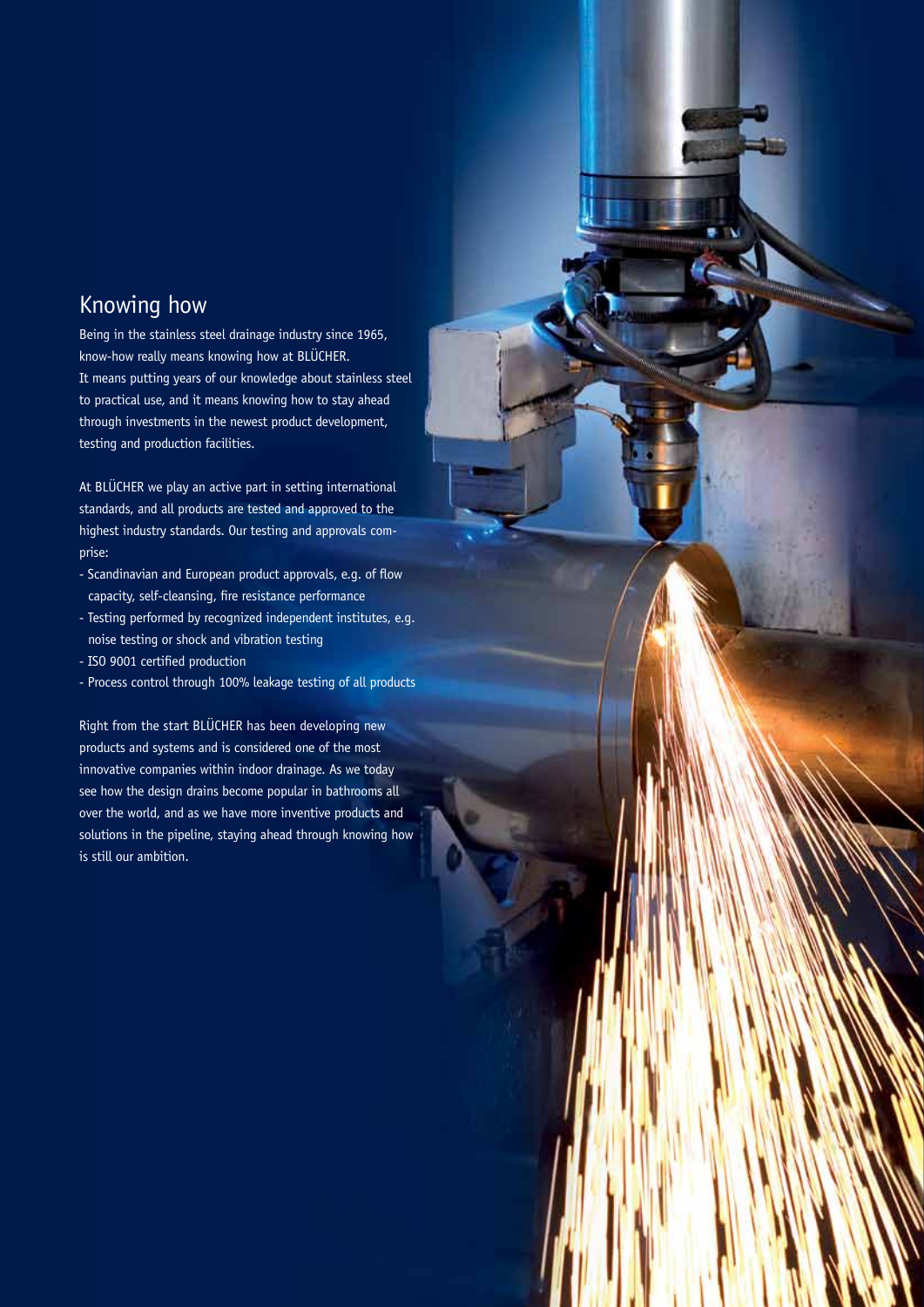

### Dedicated to service

Meeting the demands of our customers is part of our culture. Therefore our employees is our most valuable asset as they create the atmosphere in which we and our customers thrive. At BLÜCHER we provide our customers with a flexible and efficient service and we make doing business with us easy.

### Common sense around the world

At BLÜCHER we have developed our business using our common sense. Paying close attention to our markets enables us to utilize our know-how and adapt our products and solutions to local building customs around the world. Our continued ability to meet our customers' needs lies herein.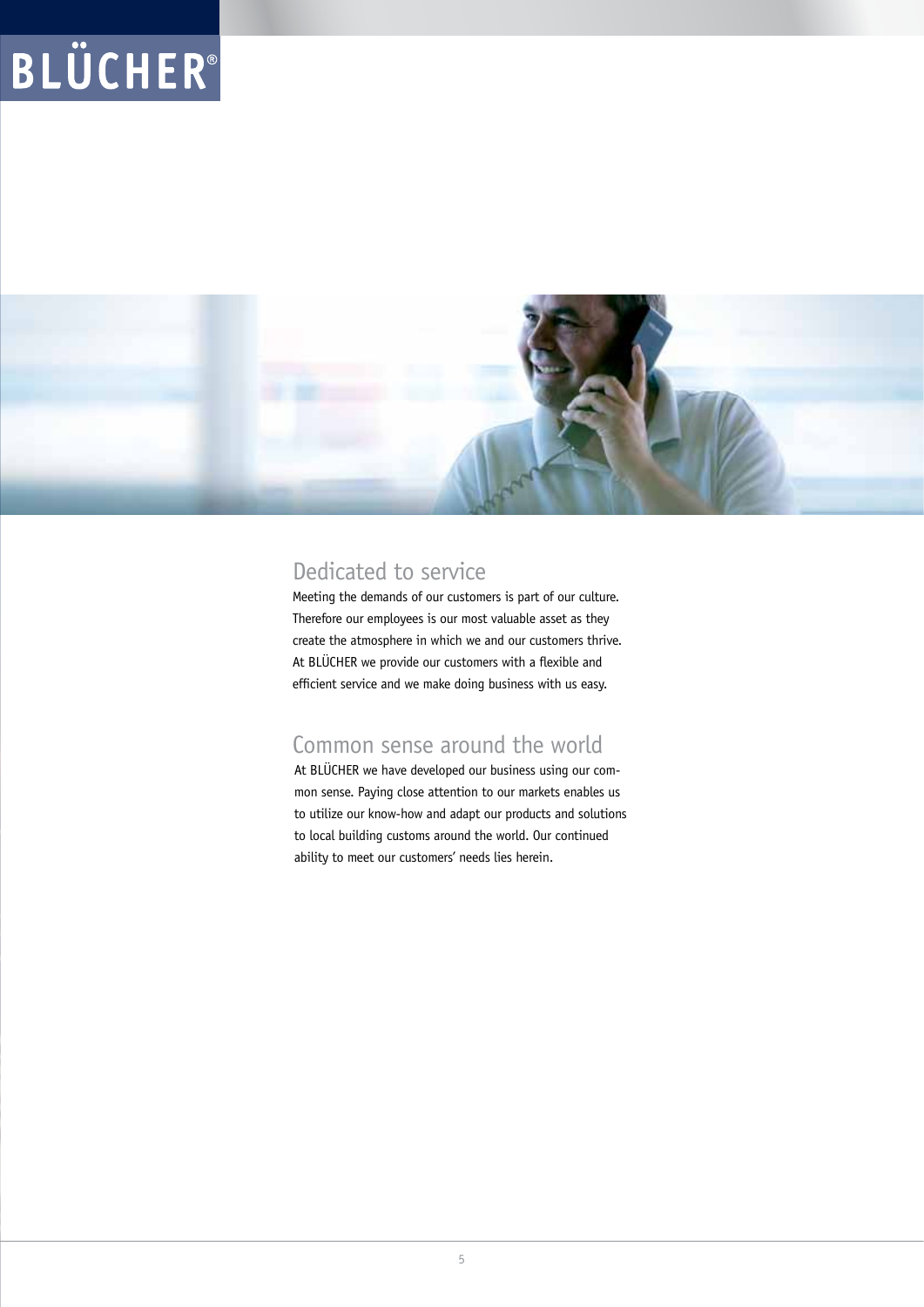Specialized business areas

Ø. f.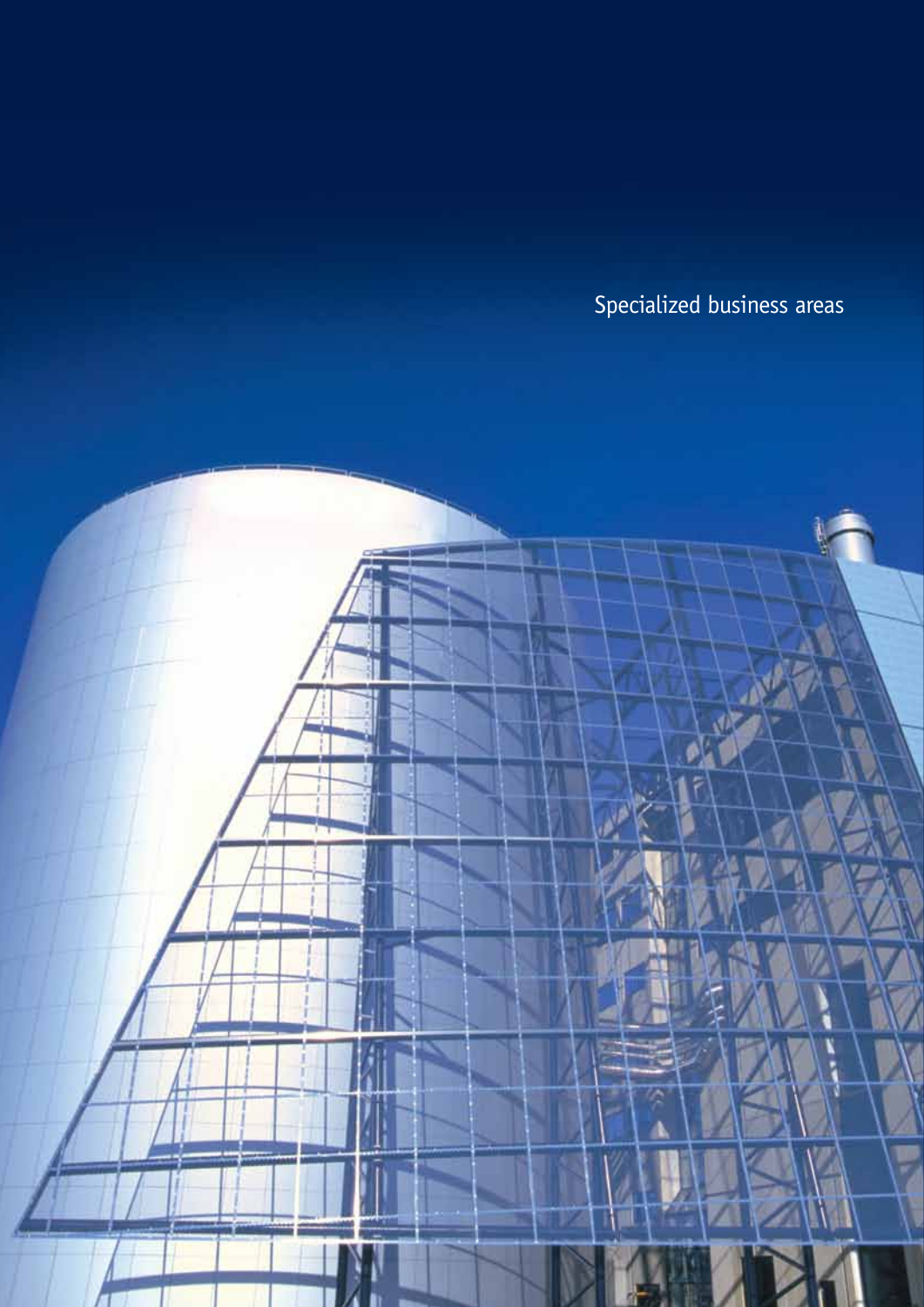## **Housing**

BLÜCHER provides drainage solutions removing water from bathrooms, utility rooms, basements and flat roofs in singleas well as multi-storey housing, preventing bad smell and standing water from becoming a concern. The stainless steel also ensures a classic and aesthetic look.



# **Commercial**

Hospitals, schools, restaurants and fitness centres are some of the places where you will find a vast number of drainage solutions from BLÜCHER - for indoor drainage and for roofs. The smooth stainless steel surface and high capacity prevent settlements and standing water in public areas. The modular systems provide an easy and quick installation.

# **Industrial**

BLÜCHER specializes in drainage solutions for large industrial facilities. Among the industries in which we play a major part, are the food industry that benefits from our hygienic solutions, and the pharmaceutical industry, which in particular values the sustainability of the BLÜCHER products.

# **Marine**

The marine industry has a special place in BLÜCHER's commitment to drainage. Cruise vessels, ferries, yachts, merchant and navy vessels as well as off-shore installations all depend on the performance of our solutions at sea where good hygiene and light-weight systems are essential.



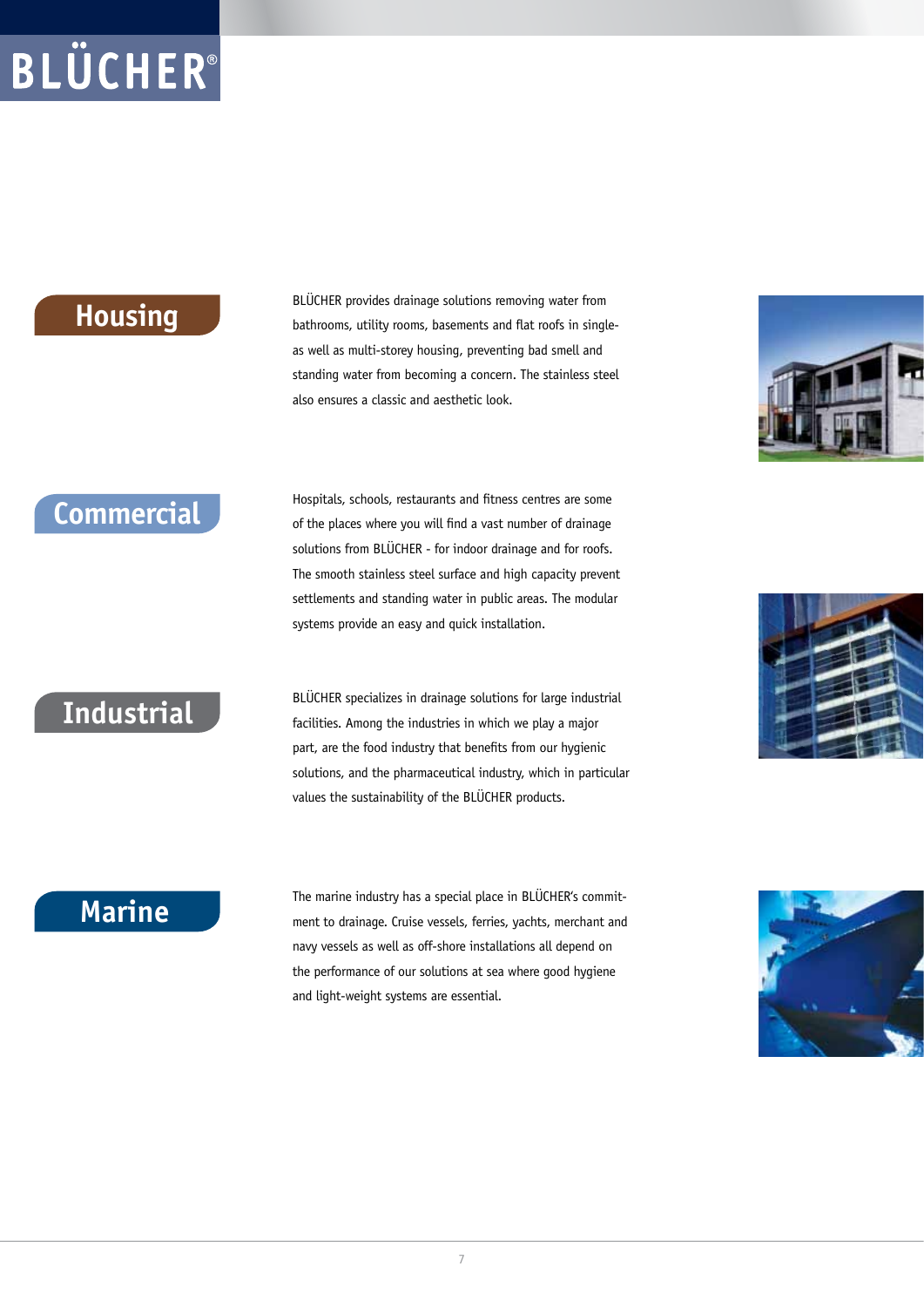

### Specialized in stainless steel

BLÜCHER is synonymous with stainless steel for a number of good reasons. Stainless steel is highly corrosion resistant with outstanding longevity. When it comes to constantly draining water, stainless steel has no equal. In addition there are a number of other important characteristics that make stainless steel a reliable material to be depended upon over time.

#### **Low weight high strength**

Stainless steel is a strong, durable, pressure and chemicalresistant material. It can withstand a high degree of vibrations and it functions within a wide scale of temperatures. The high strength of the material enables the design of thinwalled low-weight products. Durability, ease of handling and installation are also part of the cocktail that makes stainless steel so popular.

#### **Flow, hygiene and maintenance**

Properly treated stainless steel has a unique smooth surface that guarantees maximum flow capacity, which in turn makes it possible to keep dimensions to a minimum. Shaped without rough corners and edges, cleaning and maintaining stainless steel takes minimum effort and time.

#### **Quality, durability and whole life costing**

An increasing number of people have come to realise that stainless steel solutions are highly competitive, also when it comes to price. Figuring installation time, maintenance and durability into the equation, say over a realistic 50 year period, stainless steel solutions from BLÜCHER have no equal.

#### **Environmentally safe**

Stainless steel is 100% recyclable and non-toxic. If a system needs replacements or replacing, the disposal of the old material is of no harm to the environment.

#### **Fire safety**

Being able to withstand temperatures over 800° Celsius, stainless steel is a highly fire resistant material.

#### **Design**

If design is a parameter, which is becoming the case in more and more aspects of life, stainless steel is a durable timeless classic material that also stands the visual test of time.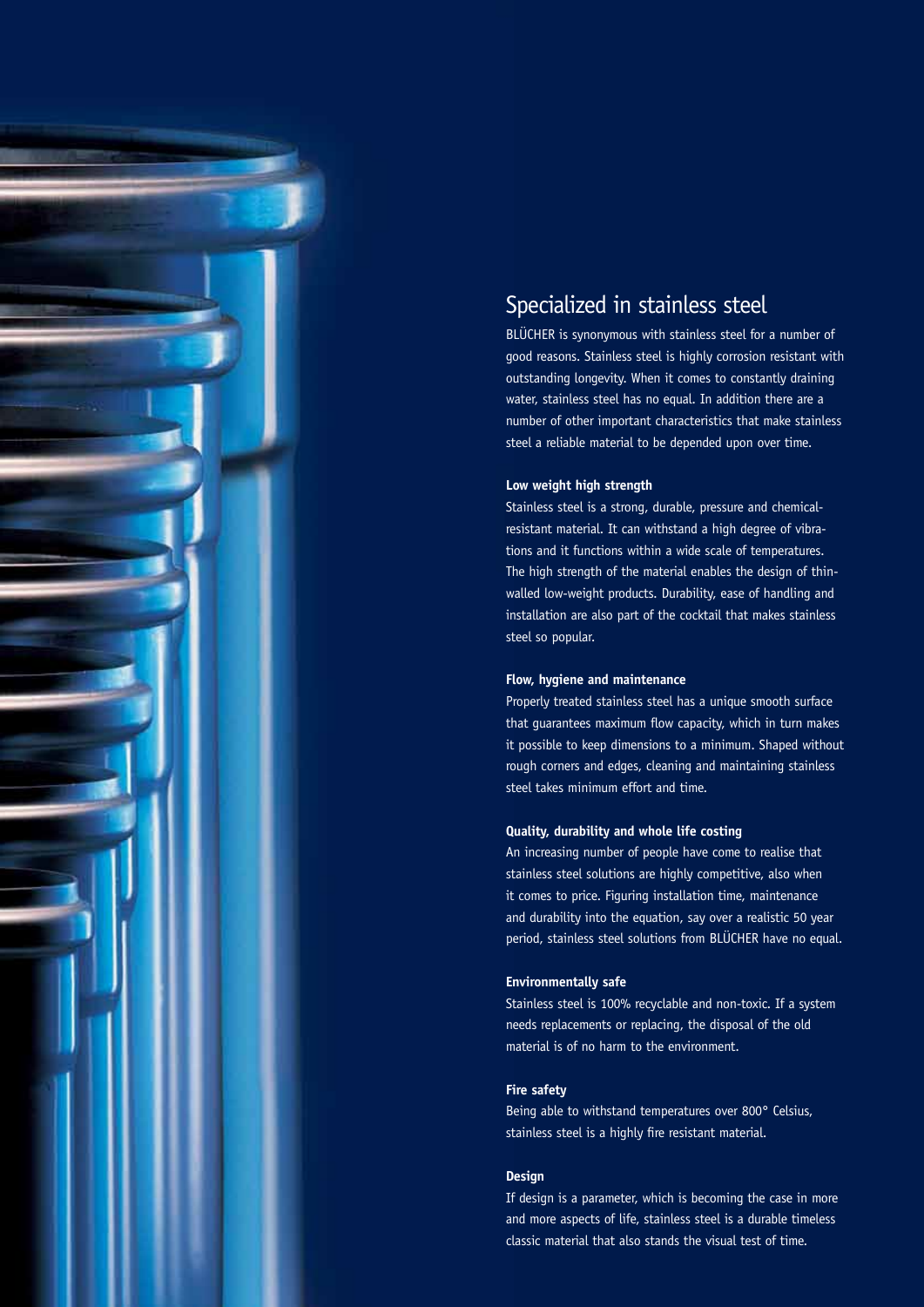#### **BLÜCHER**<sup>*o*</sup> Drain

BLÜCHER® Drain is a comprehensive product range covering light- to heavy-duty drains for all types of floors. DOMESTIC is the classic product line for showers and bathrooms, INDUS-TRIAL is for industrial facilities, and MARINE targets the entire maritime industry. The DESIGN line represents BLÜCHER's commitment to blending invention, design and function. Due to a range of features including height adjustment, rotation, tilt and a removable water trap, our products are easy to install. The most recent addition, ROOF, offers solutions for siphonic and gravity roof drainage



BLÜCHER® Channel represents a large number of standard, modular and custom-made channels delivered from stock or customized according to any given specification. The products are widely used in industrial and commercial environments, where the smooth surfaces with no sharp edges make cleaning and keeping a high hygienic standard easy. In this range you will also find commercial kitchen channels in a variety of dimensions and gratings for all loads.

### **BLÜCHER**<sup>®</sup> EuroPipe

BLÜCHER has the most extensive range of pipes and fittings in stainless steel. BLÜCHER® EuroPipe is produced in a variety of dimensions from OD 40 to 250 mm, and we offer a complete program of bends, branches and brackets. Products like access pipes, the rat stop and double ring-seal sockets are also part of this range. The pipes can be used above as well as below ground where the low weight and the push-fit system make installation fast and easy.

With their large flow capacity and a minimum need for brackets, stainless steel pipes save real time in the installation process. The pipes can also be used for black- and grey water sanitary discharge systems onboard ships.





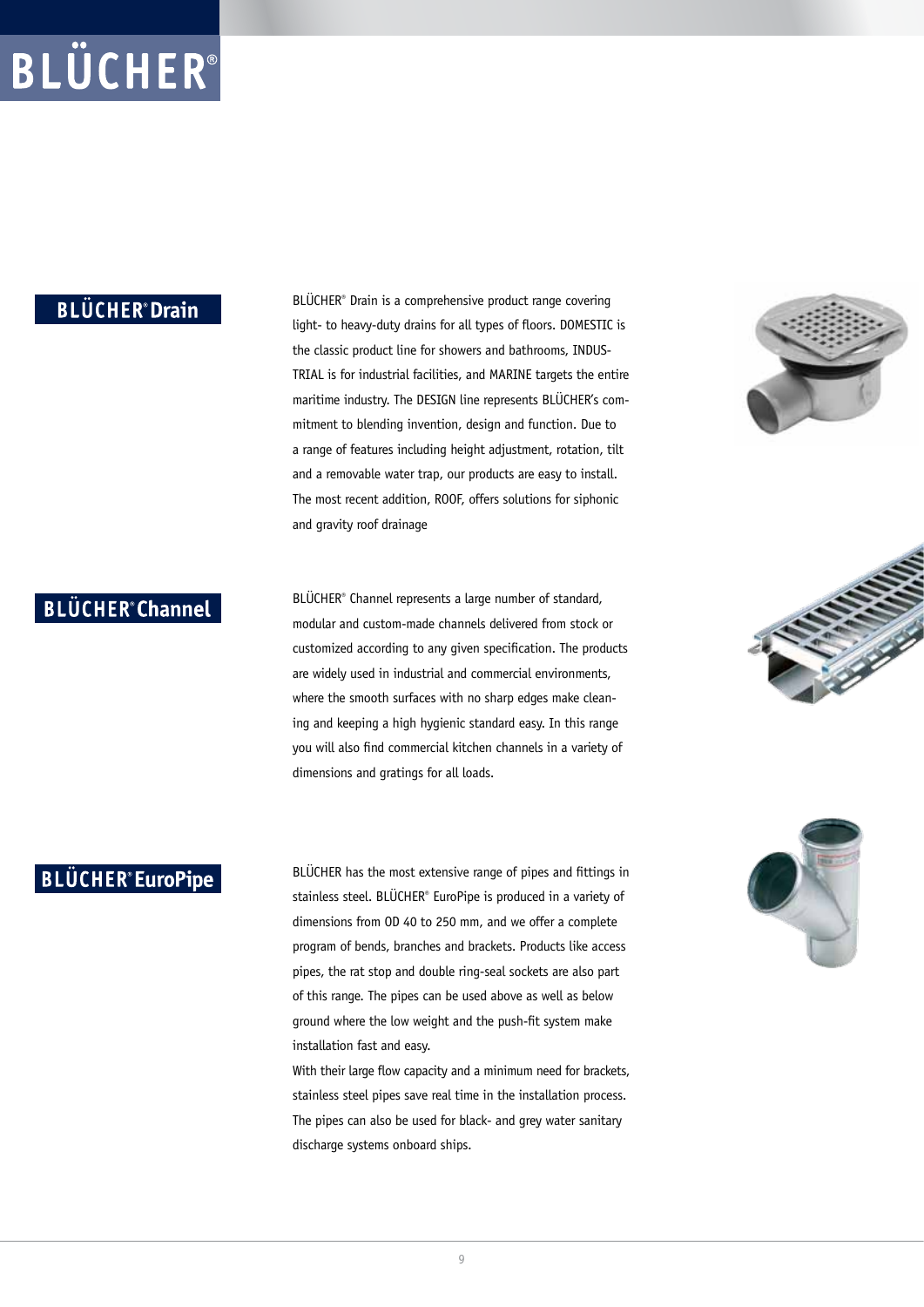

#### Yesterday

BLÜCHER was founded by the Danish plumber Johannes Blücher Skibild. A man with visions and both his feet solidly on the ground, looking for a sophisticated grating for drainage installations. Outside business hours he and his wife started operating out of their barn producing stainless steel gratings. Since then the BLÜCHER group has continuously expanded its products and services.

#### **Today**

While BLÜCHER challenges yesterday with new designs and solutions, we stay true to the basics of good craftsmanship, quality and a down-to-earth-spirit. Therefore it is always easy to do business with us regardless of how complicated a project might be.

Most standard products are kept in stock and our terms of delivery are flexible. We provide organized documentation like catalogues, mini guides and an extensive on-line product database.

Customized projects are supported with extensive documentation and CAD drawings. All products are of course delivered with a detailed step-by-step guide to installation, and to the extent that our products need maintenance, guides can be found on our website.

#### Tomorrow

We intend to keep up the flow and continuously improve and increase our range of products, documentation and communication.

We also intend to expand our worldwide services and representations, always adapting to local requirements and your specific needs.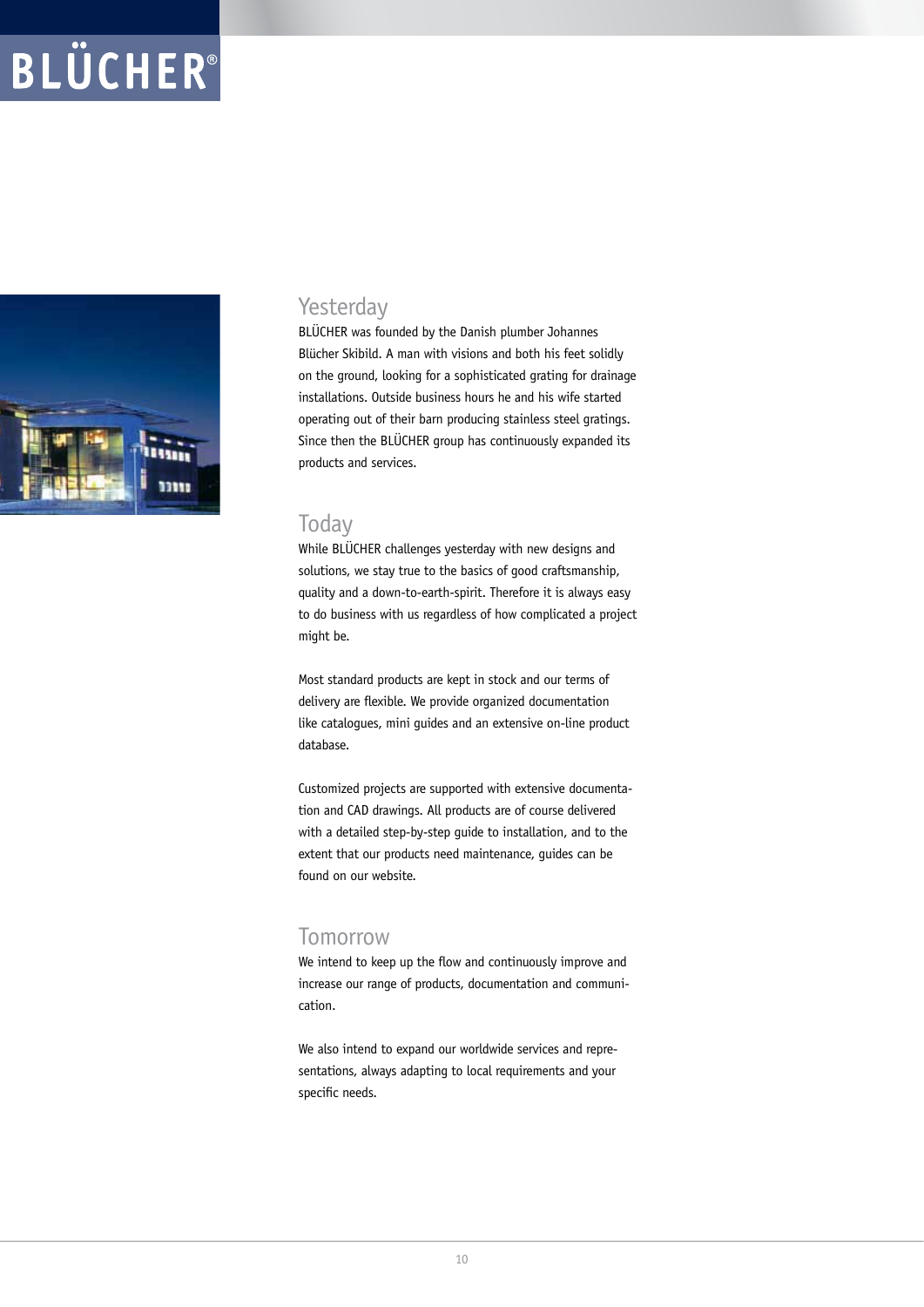### References

At BLÜCHER reputation and longstanding relationships mean everything. We hope that we have given you good reason to establish business relations and consider us your drainage partner.

Among some of the customers that have done so are: Arla Foods - Aker Finnyards - Bahrain National Museum Coca Cola - Royal Caribbean Cruise Lines - Heathrow Airport Heineken - Hong Kong Disneyland - Ikea - Kodak McDonalds - Mercedes - Benz - Nestlé - Novo Nordisk The Oslo Opera - Pfizer - Queen Elizabeth Hospital - St. Paul's Cathedral - Sydney Opera House.

You are very welcome to ask for detailed references relevant to you. And you are of course most welcome to ask for personal assistance and any other supporting material from our sales and marketing team.